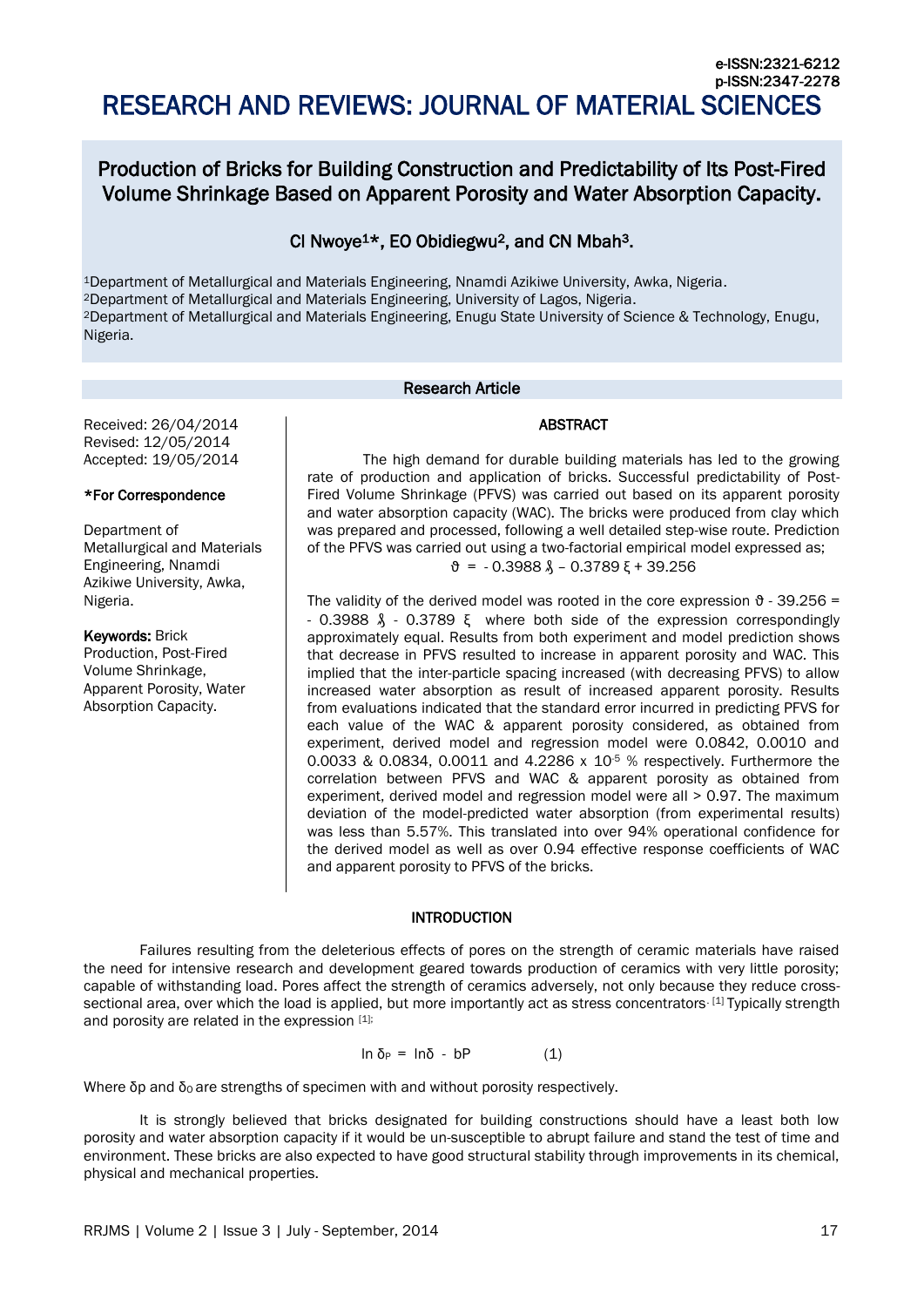# e-ISSN:2321-6212 p-ISSN:2347-2278

Report [2] has shown that fine particles are denser, shrink more, and exhibit excellent mechanical properties. The report also shows a significant evaluation of the relationship between particle size and size distribution with linear drying shrinkage. Results from the evaluation basically indicate that firing shrinkage and apparent porosity have no visible relationship with particle size and linear drying shrinkage. It was therefore concluded based on these results that the finer the particle size, the lesser the apparent porosity and greater the bulk density.

Further researches [1-4] on clay shrinkage during drying have revealed that porosity influences the swelling and shrinkage behaviour of clay products of different geometry. It was reported [3] that drying occurs in three stages; increasing rate, constant and decreasing rate. The researcher pointed out that evaporation rate was higher than evaporating surface during the increasing rate, hence more water is lost. At constant rate, the evaporation rate and evaporation surface are constant. The researcher reported that shrinkage occurs at this stage. Results of similar studies [4] also suggested that at this stage, free water is removed between the particles and the inter-particle separation decreases, resulting in shrinkage. During the decreasing rate, particles make contacts as water is removed, which causes shrinkage to cease.

An empirical analysis of the overall volume shrinkage in molded clay products (from initial air-drying stage to completion of firing at a temperature of 1200<sup>o</sup>C), was carried out using a two-factorial model [5].

$$
S_{T} = \alpha^{3} + \gamma^{3} - 3(\alpha^{2} + \gamma^{2}) + 3(\alpha + \gamma)
$$
 (2)

Comparative analysis of results of the overall volume shrinkage predicted by the model and those evaluated from the conventional equations indicated proximate agreement. The overall volume shrinkage was found to depend on direct values of the dried  $\gamma$  and fired shrinkage  $\alpha$  for its precision. Overall volume shrinkage was found to increase with increase in dried and fired shrinkages until overall volume shrinkage reaches maximum.

Assessment evaluation of the volume shrinkage resulting from the initial air-drying of wet clay was carried out using a univariate model [6]. The model expressed as;

$$
\theta = \gamma^3 - 3\gamma^2 + 3\gamma \tag{3}
$$

was found to be third-order polynomial in nature. It calculates the volume shrinkage θ when the value of dried shrinkage  $\gamma$ , experienced during air-drying of wet clays is known. Olokoro clay was found to have the highest shrinkage during the air drying condition, followed by Ukpor clay while Otamiri clay has the lowest shrinkage. Volume shrinkage was discovered to increase with increase in dried shrinkage until maximum volume shrinkage was reached, hence a direct relationship.

The present work aims at producing brick for building construction and also predicting its post-fired volume shrinkage based on apparent porosity and water absorption capacity.

# MATERIALS AND METHOD

The materials used for this research work includes Olokoro Clay mined at Umuahia, Imo and Bentonite obtained from Bridge Head Market, Onitsha, Anambra state, Nigeria. The chemical composition of the clay used is shown in Table 1.

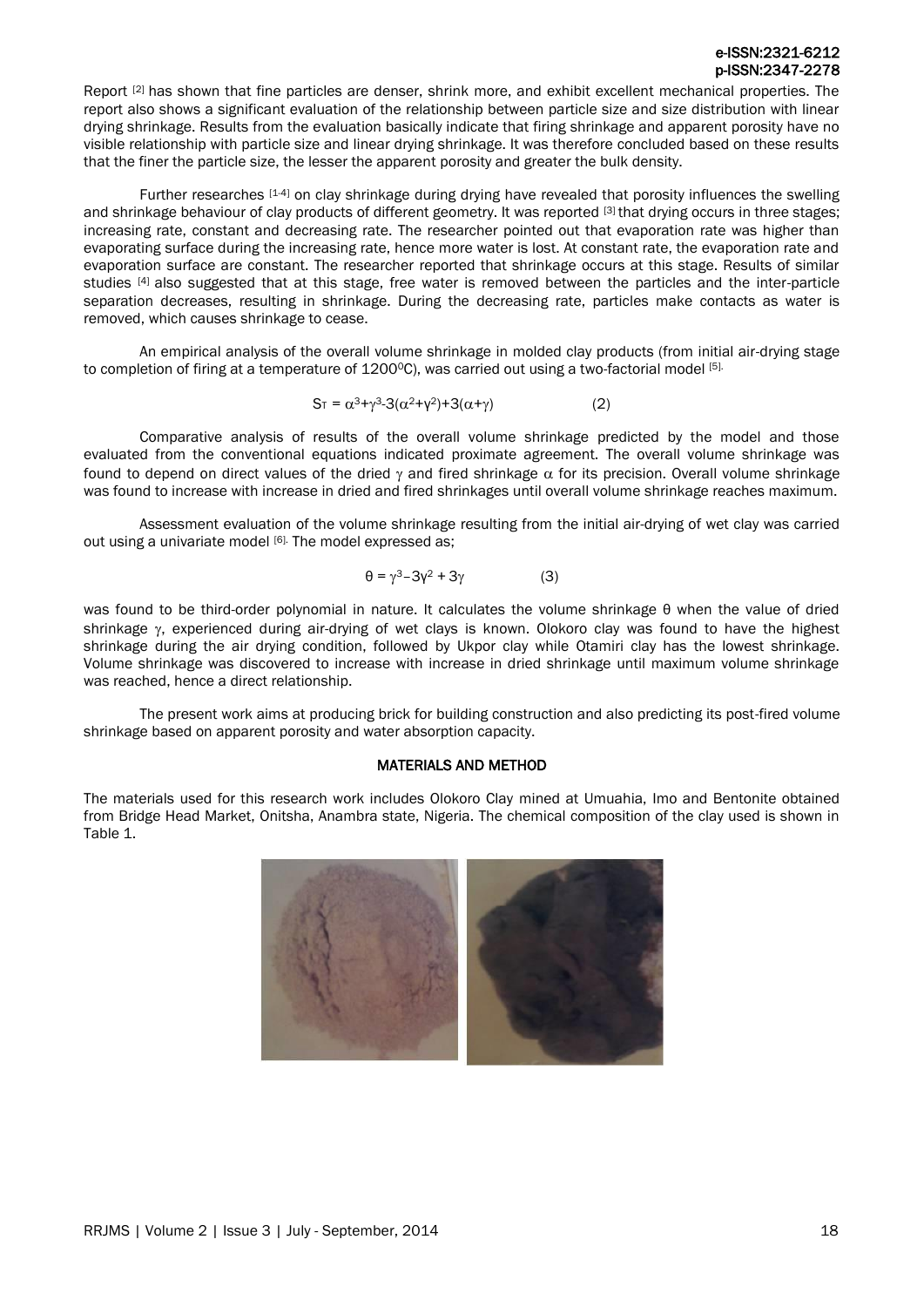

# Figure 1: (a) Bentonite powder (b) Olokoro clay (as mined) (c) Dried Olokoro clay (d) Dried Olokoro clay mixed with **Bentonite**

# *Clay Sizing and Moulding*

Size analysis of the clay was carried out using an assembly of sieves having opening as 100, 300 and 1000 μm in ascending order. The sieve assembly was placed on a mechanical sieve shaker and power supply switched on. The set-up was allowed to function for 4 minutes. Particle sizes lesser than 100 μm were taken as fine particle size (A), those at 100 μm were taken as less finer (B), those lesser than 300 μm were taken as medium particle size (C), those at 300 μm were taken as enhanced medium particle size (D) while particle size within range 300-1000 μm were taken as coarse particle size (E). The sieving process was repeated severally until the quantity of clay required for the moulding process was available. Hundred grams (100g) of the sieved clay sample and 10g of bentonite powder were weighed out and thoroughly mixed. To increase the plasticity and strength of the clay material during firing, bentonite powder was added. Six percent (6%) of total weight (clay and Bentonite) of water was added and it was then mixed until complete homogeneity was achieved. The mixed samples were poured into the rectangular metal mould of internal dimension 50 x 18 x 10 mm. The green samples were marked immediately after moulding with two parallel lines (along the length) 70 mm apart. The distance between these lines is L.

# *Air Drying*

The moulded specimens were carefully placed in a plastic tray and kept outside the laboratory to loose some water and become strengthened. The reason for air drying includes (1) to prevent the samples from being defective as a result of evaporation during oven drying and firing (2) to give the specimens adequate strength during oven drying and firing.

# *Oven Drying and Firing*

An electrically heated oven of internal dimension 500 x 500mm was used in the drying operation. The oven was sourced from Erosion Research Center of the Federal University of Technology, Owerri (FUTO). Each set of the specimens was dried at a temperature of 125°C for 1hr, after which their respective weights were measured. The clay samples were then charged into an electric kiln and heated at a lower temperature 1250C, after which the temperature was increased and fired at 1200°C for 48 hrs. The samples were cooled in the furnace for 48hrs after firing. The distance between the two parallel lines was determined after oven drying  $L_1$  and firing  $L_2$ .

*Determination of post-fired volume shrinkage, apparent porosity and water absorption*

Post-fired volume shrinkage V, was calculated using the formular:

 $V = 1 - [(1 - (L - L_2)/L)^3] \times 100$  (4)

Where

 $L =$  Original length (mm)  $L_1$ = Dry length (mm)  $L_2$ = Fired length (mm)

Apparent porosity and water absorption were determined using the conventional standard technique. [7]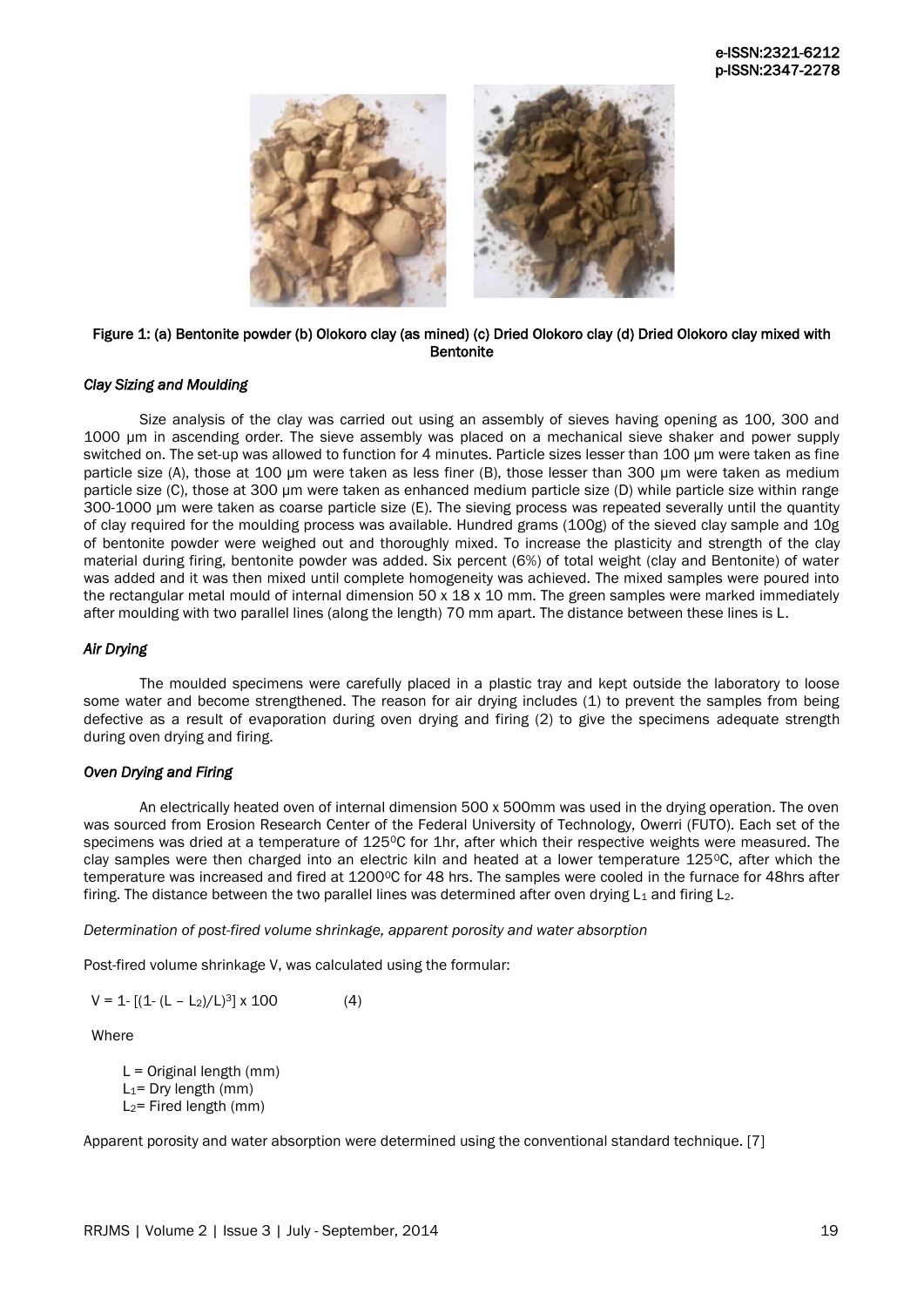# RESULTS AND DISCUSSION

#### Table 1: Chemical composition of Olokoro clays

| Constituents                   | $(\%)$ |
|--------------------------------|--------|
| Al <sub>2</sub> O <sub>3</sub> | 29.10  |
| SiO <sub>2</sub>               | 45.44  |
| <b>MgO</b>                     | 0.75   |
| Na <sub>2</sub> O              | 0.05   |
| K <sub>2</sub> O               | 0.09   |
| Ca <sub>O</sub>                | 1.26   |
| Fe <sub>2</sub> O <sub>3</sub> | 7.93   |
| LOI                            | 11.90  |

The result of chemical analysis of Olokoro clay is shown in Table 1. The table shows that the clay is most constituted by SiO<sub>2</sub> and then Al<sub>2</sub>O<sub>3</sub> while Na<sub>2</sub>O is the poorest constituent.

#### Table 2: Variation of WAC with PFVS and apparent porosity

| $(\vartheta)$ | (X)   | $(\zeta)$ | Grain size $(\mu m)$ |
|---------------|-------|-----------|----------------------|
| 25.63         | 21.90 | 16.68     | < 100                |
| 25.52         | 22.01 | 16.79     | 100                  |
| 25.07         | 22.44 | 17.25     | < 300                |
| 24.97         | 22.46 | 17.27     | 300                  |
| 24.82         | 22.48 | 17.29     | 300-1000             |

Results of the experiment (Table 2) shows that decrease in PFVS resulted to increase in apparent porosity and WAC. This implied that the inter-particle spacing increased (with decreasing PFVS) to allow increased water absorption as result of increased apparent porosity. This is in agreement with past findings [4].

Table 2 shows that as the clay grain size increases, PFVS decreases, resulted to increase in the apparent porosity and invariably water absorption capacity. This is also in accordance with past research [2].

# Model Formulation

Experimental data generated from this research work were used for the model formulation. Computational analysis of the data shown in Table 2, gave rise to Table 3 which indicate that;

 $\vartheta$  - S  $\approx$  - K  $\lambda$  - N  $\xi$  (5)

Introducing the values of S, K and N into equation (5) reduces it to;

 $\theta$  - 39.256  $\approx$  - 0.3988  $\lambda$  - 0.3789 ξ (6)

 $\vartheta = -0.3988 \lambda - 0.3789 \xi + 39.256$  (7)

**Where** 

 $(\vartheta)$  = Post fired volume shrinkage (%)

 $(\lambda)$  = Apparent porosity  $(\%)$ 

 $(\zeta)$  = Water absorption capacity (%)

 $S = 39.256$ , K = 0.3988, and N = 0.3789. These are empirical constants (determined using C-NIKBRAN [8]

#### Boundary and Initial Condition

Consider a rectangular shaped clay product of length 49mm, width 17mm, and breadth 9mm exposed to drying in the oven while it was in slight wet condition and then fired in the furnace. Initially, atmospheric levels of oxygen are assumed. Atmospheric pressure was assumed to be acting on the clay samples during the drying process (since the furnace is not air-tight). The sizes of clay particles used were < 100, 100-300 and 300-1000μm while weights of clay and binder (bentonite) used (for each rectangular product) were 100g and 10g respectively. Quantity of water used for mixing was 6% (of total weight). Oven drying and firing temperatures used were 125 and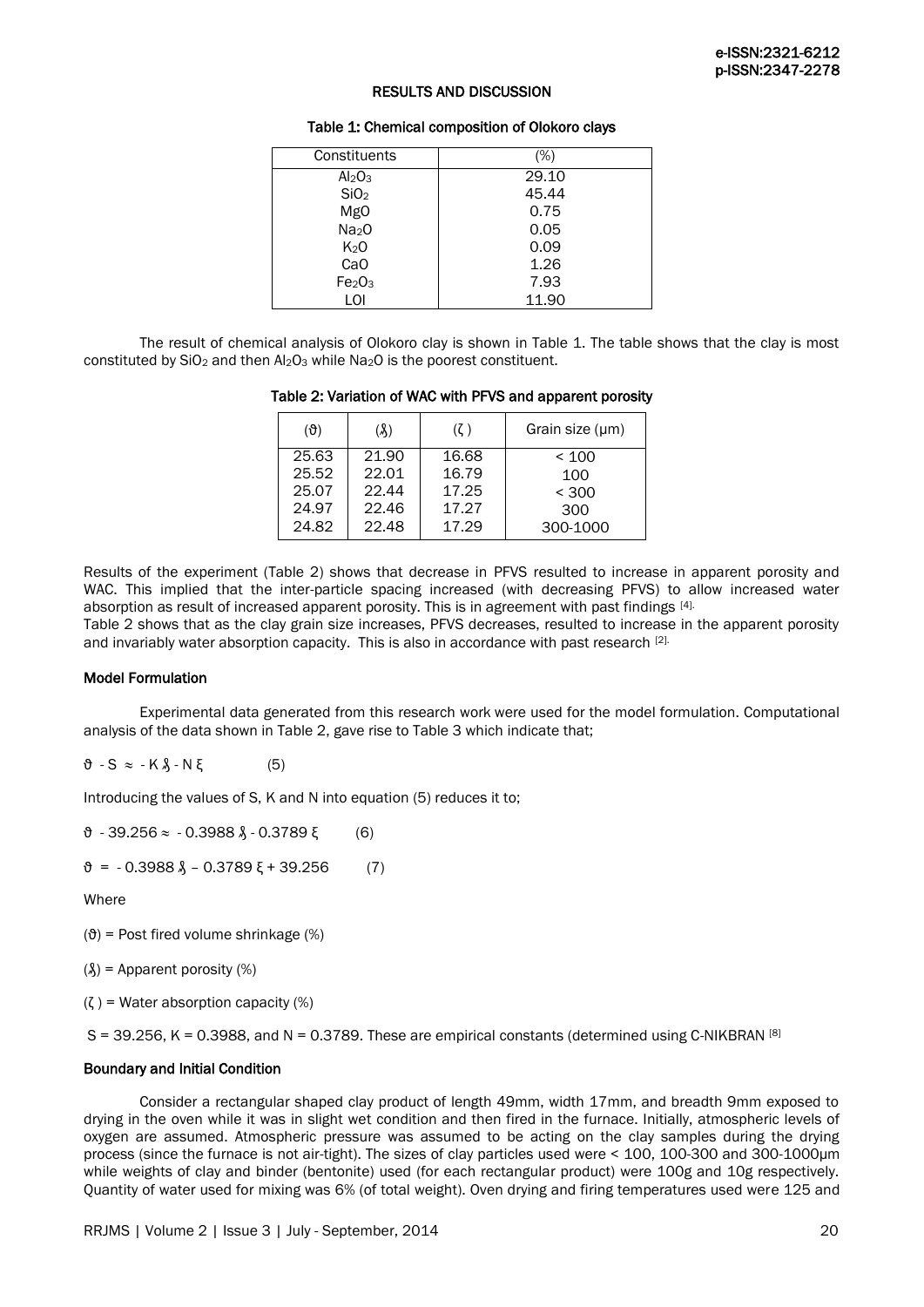12000C for 1and 48 hrs respectively. Area of evaporating surface was 833mm2. Cooling time for samples was 48 hrs.

The boundary conditions are: atmospheric levels of oxygen at the top and bottom of the clay samples since they are dried under the atmospheric condition. No external force due to compression or tension was applied to the drying clays. The sides of the particles and the rectangular shaped clay products are taken to be symmetries.

#### Model Validation

#### Table 3: Variation of **ϑ** - 39.256 with - 0.3988 **₰** - 0.3789 ξ

| მ - 39.256 | $-0.3988$ Å $-0.3789$ E |
|------------|-------------------------|
| $-13.626$  | $-15.054$               |
| -13.736    | -15.139                 |
| -14.186    | $-15.485$               |
| -14.286    | $-15.501$               |
| -14.436    | -15.516                 |

Equation (7) is the derived model. The validity of the model is strongly rooted on equation (6) where both sides of the equation are correspondingly approximately equal. Table 3 also agrees with equation (6) following the values of θ - 39.256 and - 0.3988 $\lambda$  - 0.3789ξ correctly evaluated from the experimental results in Table 2.

Furthermore, the derived model was validated by comparing the model-predicted water absorption and that obtained from the experiment. This was done using the 4<sup>th</sup> Degree Model Validity Test Techniques (4<sup>th</sup> DMVTT); statistical graphical, computational and deviational analysis.







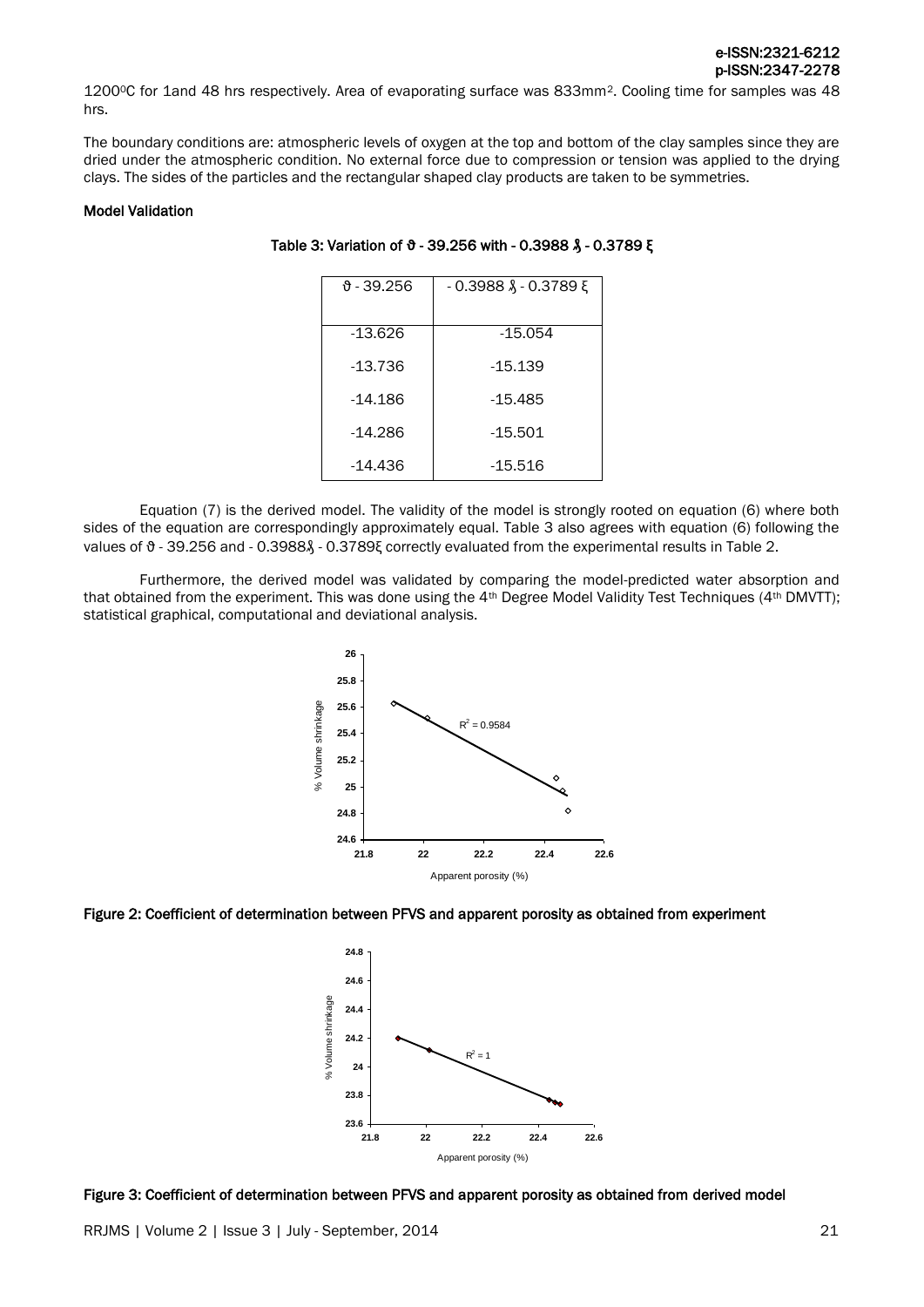

Figure 4: Coefficient of determination between PFVS and WAC as obtained from experiment



#### Figure 5: Coefficient of determination between PFVS and WAC as obtained from derived model

# Statistical Analysis

#### *Standard Error (STEYX)*

The standard errors incurred in predicting PFVS for each value of the WAC & apparent porosity considered as obtained from experiment and derived model were 0.0842 and 0.0010 & 0.0834 and 0.0011 % respectively. The standard error was evaluated using Microsoft Excel version 2003.

# *Correlation (CORREL)*

The correlation coefficient between PFVS and WAC & apparent porosity were evaluated from the results of the derived model and experiment, considering the coefficient of determination R<sup>2</sup> from Figs. 2-5. The evaluation was done using Microsoft Excel version 2003.

$$
R = \sqrt{R^2} \tag{8}
$$

The evaluated correlations are shown in Tables 4 and 5. These evaluated results indicate that the derived model predictions are significantly reliable and hence valid considering its proximate agreement with results from actual experiment.

| Table 4: Comparison of the correlations evaluated from derived model predicted and ExD results based on WAC |  |  |  |
|-------------------------------------------------------------------------------------------------------------|--|--|--|
|-------------------------------------------------------------------------------------------------------------|--|--|--|

| Analysis | Based on WAC |         |
|----------|--------------|---------|
|          | FxD          | D-Model |
| CORREL   | 0.9786       | 1.0000  |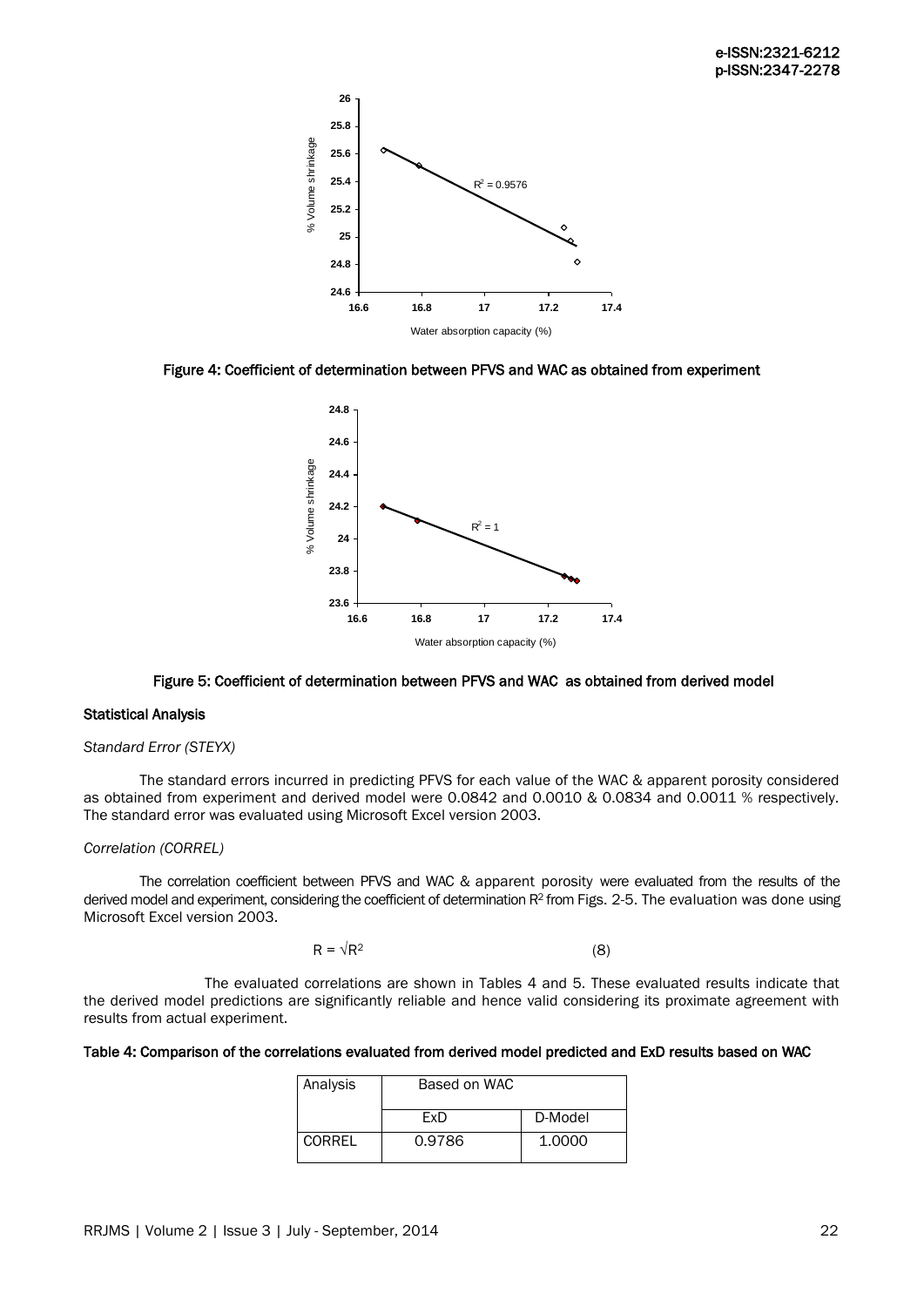# Table 5: Comparison of the correlation evaluated from derived model-predicted ExD based on apparent porosity

| Analysis | Based on apparent porosity |         |  |
|----------|----------------------------|---------|--|
|          | FxD                        | D-Model |  |
| CORREL   | 0.9790                     | 1.0000  |  |

#### Graphical Analysis

Comparative graphical analysis of Figs. 6 and 7 show very close alignment of the curves from the experimental (ExD) and model-predicted (MoD) PFVSs.



#### Figure 6: Comparison of PFVSs (relative to apparent porosity) as obtained from experiment and derived model



#### Figure 7: Comparison of PFVSs (relative to WAC) as obtained from experiment and derived model.

Furthermore, the degree of alignment of these curves is indicative of the proximate agreement between both experimental and model-predicted PFVS.

# Comparison of derived model with standard model

The validity of the derived model was also verified through application of the regression model (Reg) (Least Square Method using Excel version 2003) in predicting the trend of the experimental results.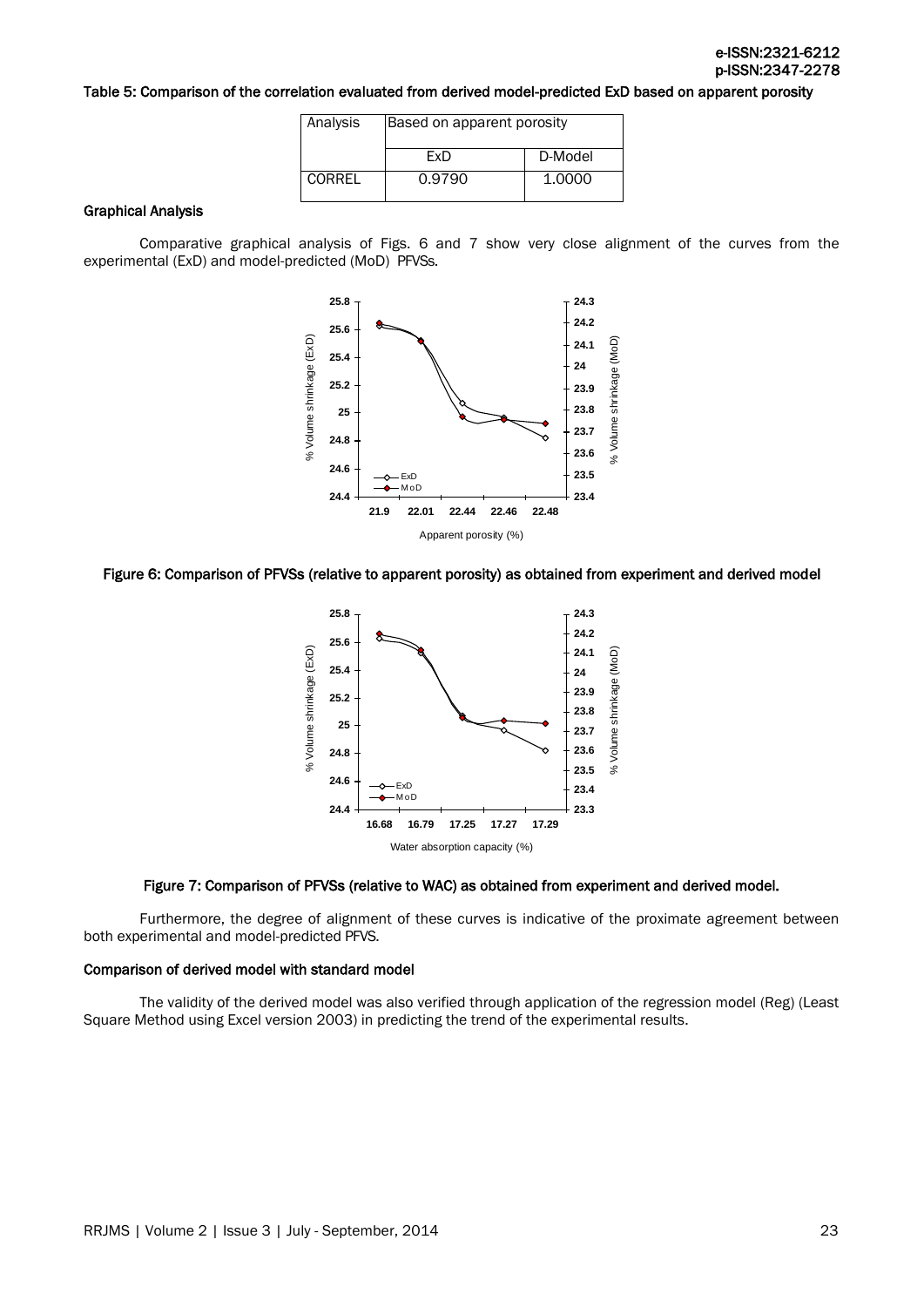

#### Figure 8: 3-D comparison of PFVSs (relative to apparent porosity) as obtained from experiment, derived model and regression model.

Comparative analysis of Figs. 8 and 9 shows very close alignment of curves and areas covered by PFVS, which precisely translated into significantly similar trend of data point's distribution for experimental (ExD), derived model (MoD) and regression model-predicted (ReG) results of PFVS.

Also, the calculated correlations (from Figs. 8 and 9) between PFVS and WAC & apparent porosity for results obtained from regression model gave 0.9999 & 1.0000 respectively. These values are in proximate agreement with both experimental and derived model-predicted results. The standard errors incurred in predicting PFVS for each value of the WAC & apparent porosity considered as obtained from regression model were 0.0033 and 4.2286 x 10<sup>-5</sup> % respectively.



# Figure 9: 3-D Comparison of PFVSs (relative to WAC) as obtained from experiment, derived model and regression model.

# *Deviational Analysis*

The deviation Dv, of model-predicted PFVS from the corresponding experimental result was given by

$$
Dv = \left(\frac{\vartheta_{\text{MoD}} - \vartheta_{\text{ExD}}}{\vartheta_{\text{ExD}}}\right) \times 100 \tag{9}
$$

**Where** 

 $\theta_{Exp}$  and  $\theta_{MoD}$  are PFVS obtained from experiment and derived model respectively.

Critical analysis of the PFVS obtained from experiment and derived model shows low deviations on the part of the model-predicted values relative to values obtained from the experiment. This was attributed to the fact that the surface properties of clay and the physico-chemical interactions between the clay and the binder which played vital roles during shrinkage were not considered during the model formulation. This necessitated the introduction of correction factor, to bring the model-predicted PFVS to those of the corresponding experimental values.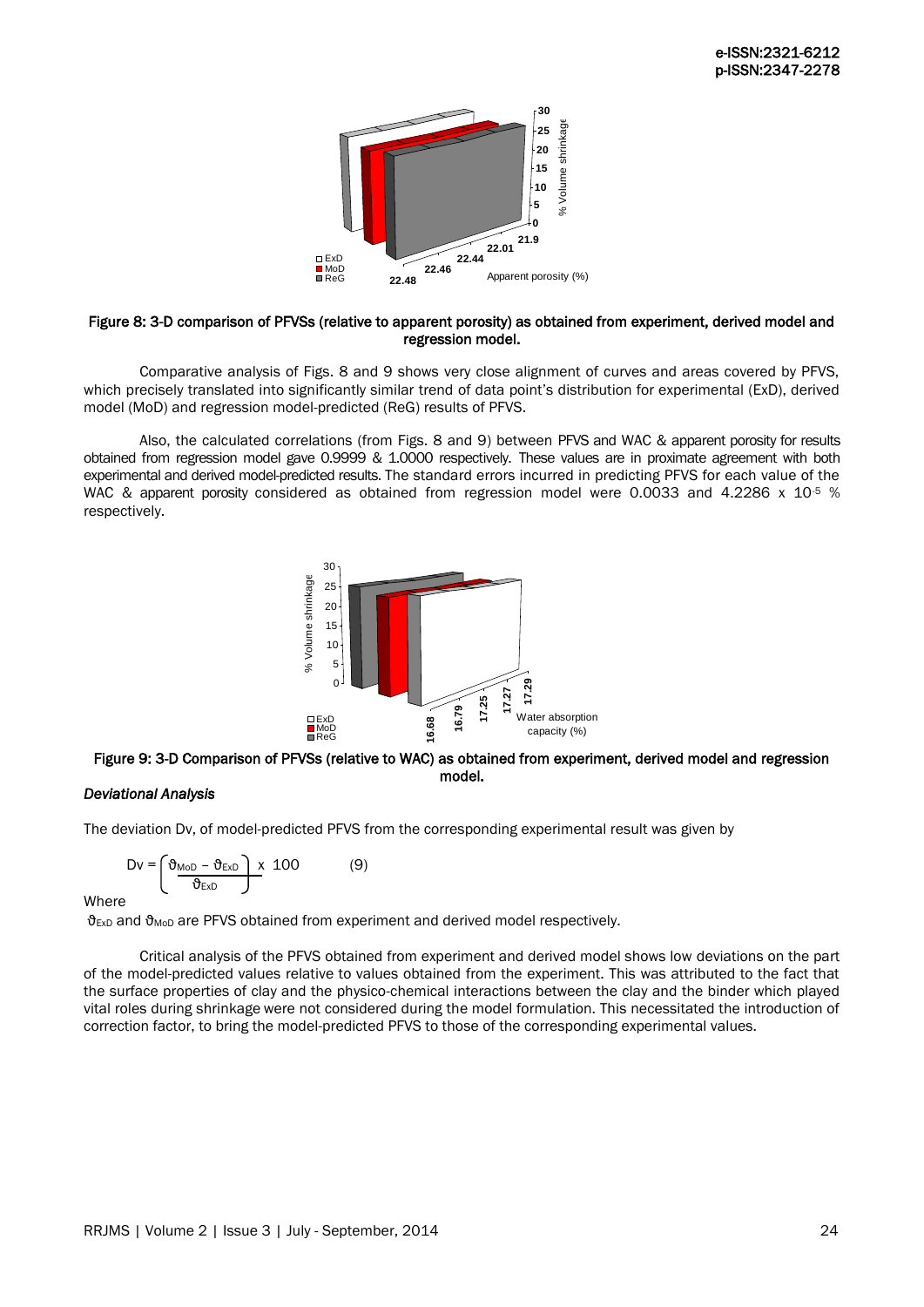# Table 6: Variation of deviation with associated WAC and apparent porosity

| (X)   | Deviation (%) |
|-------|---------------|
| 21.90 | - 5.57        |
| 22.01 | $-5.50$       |
| 22.44 | $-5.18$       |
| 22.46 | - 4.86        |
| 22.4  | $-4.35$       |
|       |               |

Deviational analysis from Table 6 indicates that the precise maximum deviation of model-predicted PFVS from the experimental results is 5.57%. This invariably translated into over 94% operational confidence for the derived model as well as over 0.94 effective response coefficients of WAC and apparent porosity to PFVS of the bricks.

Consideration of equation (9) and critical analysis of Table 6 shows that the least and highest magnitudes of deviation of the model-predicted PFVS (from the corresponding experimental values) are – 4.35 and – 5.57%. Table 6 indicates that these deviations correspond to PFVSs: 23.7398 and 24.2022%, WAC: 17.29 and 16.68%, as well as apparent porosity: 22.48 and 21.90% respectively.

Correction factor, Cf to the model-predicted results is given by

$$
Cf = -\left(\frac{\vartheta_{\text{MoD}} - \vartheta_{\text{EXD}}}{\vartheta_{\text{EXD}}}\right) \times 100 \tag{10}
$$

Critical analysis of Figs. 10, 11 and Table 6 indicates that the evaluated correction factors are negative of the deviation as shown in equations  $(9)$  and  $(10)$ .

The correction factor took care of the negligence of operational contributions of the surface properties of the clay and the physico-chemical interactions between the clay and the binder which actually played vital role during shrinkage. The model predicted results deviated from those of the experiment because these contributions were not considered during the model formulation. Introduction of the corresponding values of Cf from equation (10) into the model gives exactly the corresponding experimental values of PFVS.



#### Figure 10: Variation of correction factor to model-predicted PFVS (relative to apparent porosity)

Figs. 10 and 11 also show that the least and highest correction factor (to the model-predicted PFVS) are + 4.35 and + 5.57 %. Since correction factor is the negative of deviation as shown in equations (9) and (10), Table 6, Figs. 10 and 11 indicate that these highlighted correction factors correspond to PFVSs: 23.7398 and 24.2022%, WAC: 17.29 and 16.68%, as well as apparent porosity: 22.48 and 21.90% respectively.